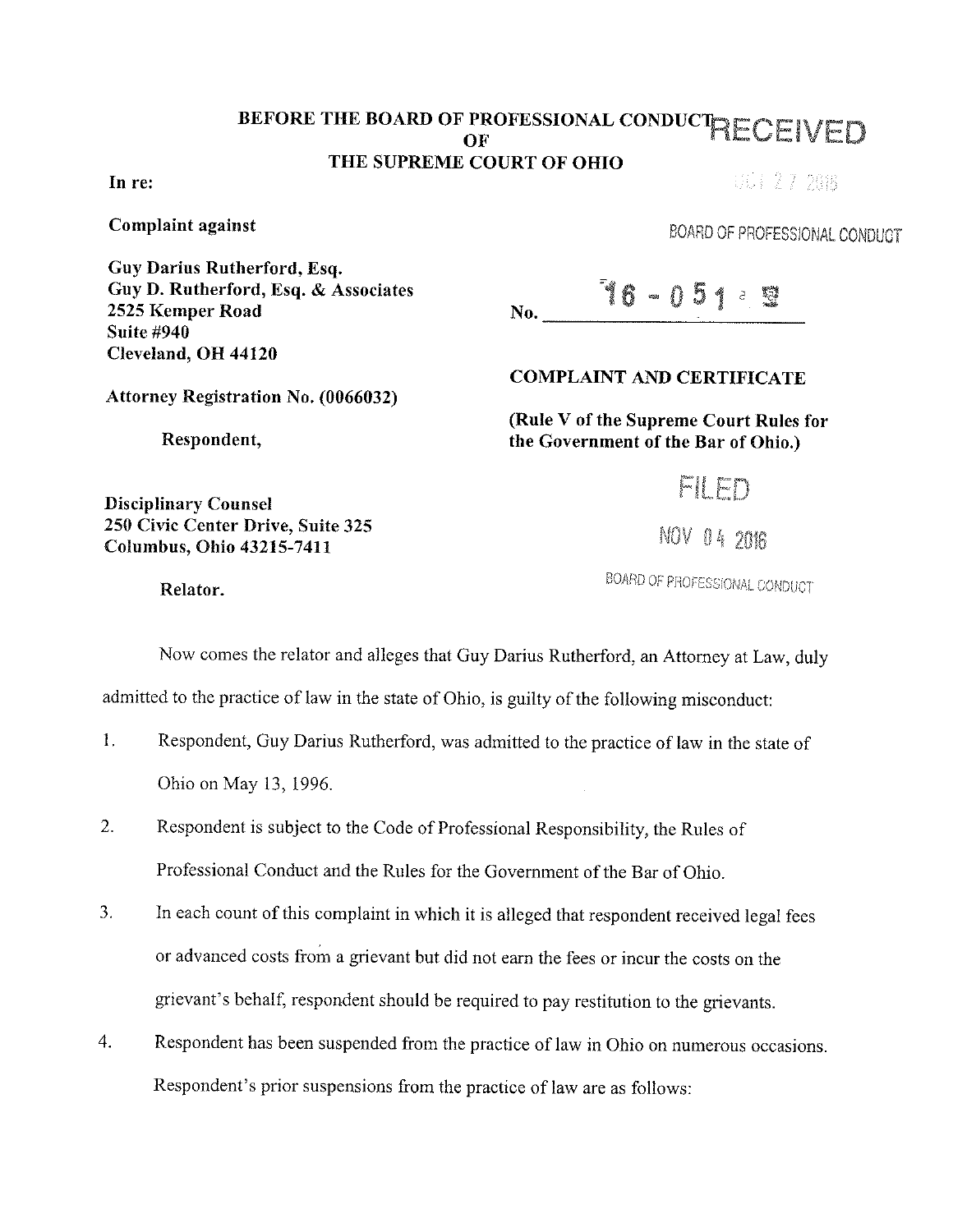- (a) On March 6, 1998, the Supreme Court suspended respondent from the practice of law for an interim period based on his default on a child support order. *In re Rutherford,*  81 Ohio St.3d 1254, 1998-0hio-464, 691 N.E.2d 1049 (Mem). Respondent's license was subsequently reinstated two months later, on May 6, 1998;
- (b) On December 2, 2005, the Supreme Court suspended respondent for failing to properly register with the Office of Attorney Services. His license was thereafter reinstated on January 18, 2006;
- (c) On December 3, 2007, the Supreme Court again suspended respondent for failing to properly register with the Office of Attorney Services. On this occasion, respondent's license was reinstated on December 7, 2007. *12/04/2007 Administrative Actions,*  2007-0hio-6463.
- ( d) On December 27, 2006, the Supreme Court suspended respondent for six months but stayed the suspension on the condition that respondent serve a six-month probation. *Cuyahoga Cty. Bar Assn. v. Rutherford,* 112 Ohio St.3d 159, 2006-0hio-6526, 858 N.E.2d 417. However, effective July 10, 2008, respondent's stayed suspension was revoked for failing to cooperate with probation. The Supreme Court subsequently reinstated respondent's license to practice law on May 13, 2009.
- ( e) On March 11, 2016, respondent was suspended from the practice of law pursuant to an interim default suspension. *Disciplinary Counsel v. Guy Darius Rutherford,* 2016- 0206. Respondent has remained suspended from the practice of law at all times since March 11, 2016.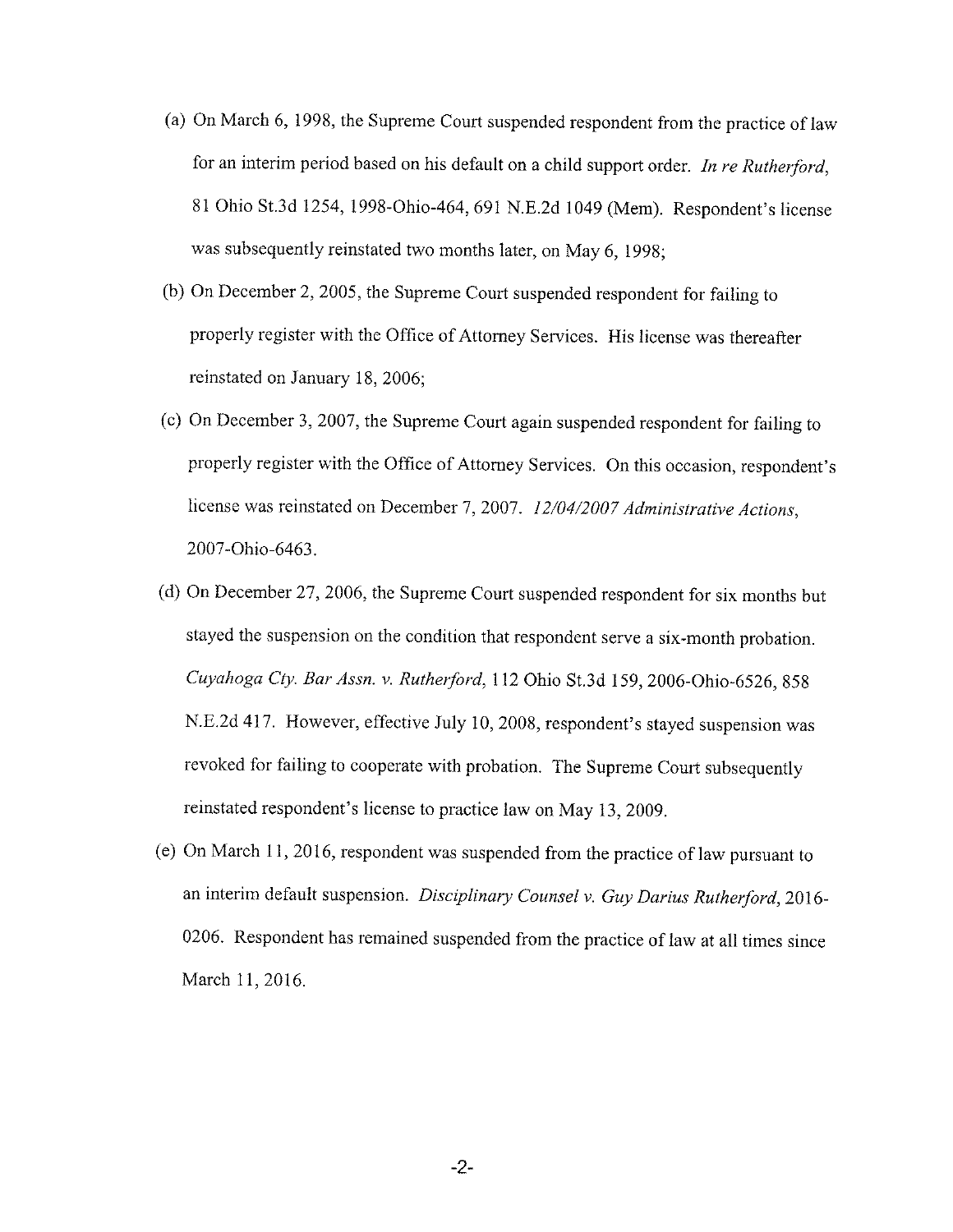## **COUNT** I - **The Sherrod Matter**

- 5. In October 2013, Penny Sherrod ("Sherrod") hired respondent to initiate a divorce action on her behalf and to represent her in that action.
- 6. Respondent told Sherrod that he would charge her only \$600 plus the filing fee for his representation.
- 7. Sherrod paid respondent \$600 via personal check which respondent cashed on October 22, 2013.
- 8. Respondent did not file a complaint for divorce, or take any other legal action, on Sherrod's behalf.
- 9. Respondent maintained periodic communications with Sherrod through telephone calls and email during 2014. However, respondent falsely told Sherrod that he had filed her divorce action and that he was waiting to receive a court date.
- 10. Despite Sherrod's ongoing attempts to contact him, respondent failed to respond to any of Sherrod's telephone calls or emails in 2015 and thereafter.
- 11. In February 2016, Sherrod filed a grievance with relator's office and requested a refund of the funds she had paid to respondent.
- 12. To date, respondent has failed to provide Sherrod with a refund of any portion of the \$600 that she paid to him as attorney fees.
- 13. Respondent's conduct, as alleged in Count I of the Complaint in this matter, violates the following provisions of the Ohio Rules of Professional Conduct:
	- (a) By failing to take any legal action on Sherrod's behalf, despite receiving advanced attorney fees in the amount of \$600, respondent violated Prof. Cond. R. 1.3 [a lawyer shall act with reasonable diligence and promptness in representing a client];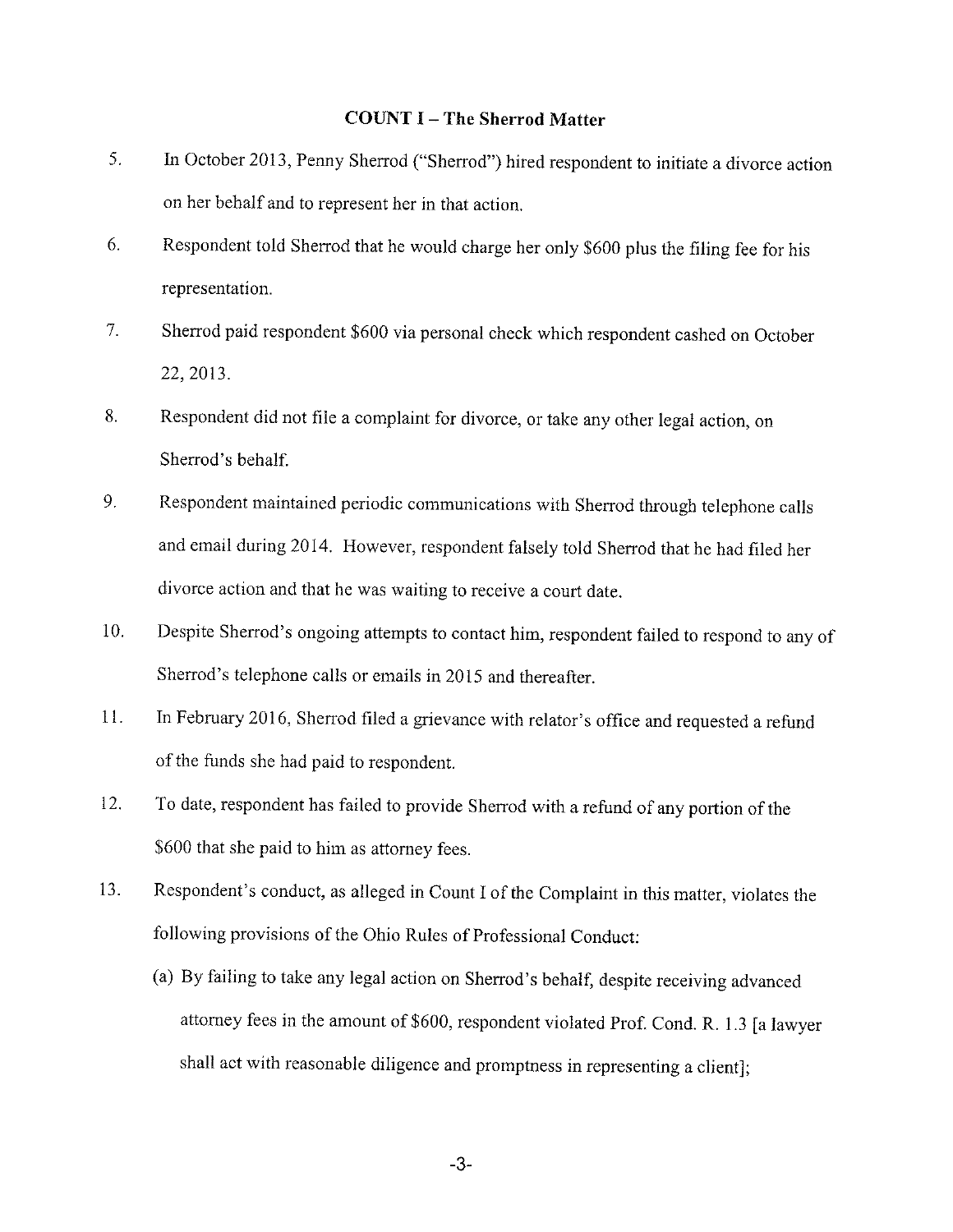- (b) By failing to communicate with Sherrod regarding the status of her case for more than one year, respondent violated Prof. Cond. R. 1.4(a)(3) [a lawyer shall keep the client reasonably informed about the status of the matter];
- (c) By accepting \$600 for legal fees and failing to take any legal action on Sherrod's behalf, respondent violated Prof. Cond. R. 1.5(a) [a lawyer shall not make an arrangement for, charge or collect an illegal or clearly excessive fee];
- (d) By failing to take any legal action on Sherrod's behalf and failing to refund any portion of the \$600 in attorney fees paid by Sherrod, respondent violated Prof. Cond. R.  $1.16(e)$  [a lawyer who withdraws from employment shall refund promptly any part of a fee paid in advance that has not been earned].
- ( e) By falsely telling Sherrod that her divorce action had been filed and that he was waiting for a court date when respondent had taken no legal action on her behalf, respondent violated Prof. Cond. R.  $8.4(c)$  [it is professional misconduct for a lawyer to engage in conduct involving dishonesty, fraud, deceit or misrepresentation].

## **COUNT** II - **The Hernandez Matter**

- 14. On May 28, 2015, Martha Hernandez ("Hernandez") hired respondent to initiate a divorce action on her behalf and to represent her in that action.
- 15. On the same date, she paid respondent an advanced fee of\$600. Respondent gave Hernandez his business card as a receipt noting "total \$990, - \$600 down, \$390 balance".
- 16. Respondent did not file a complaint for divorce, or take any other legal action, on Hernandez's behalf
- 17. In Febrnary 2016, Hernandez filed a grievance with relator's office and requested a refund of the funds she paid to respondent.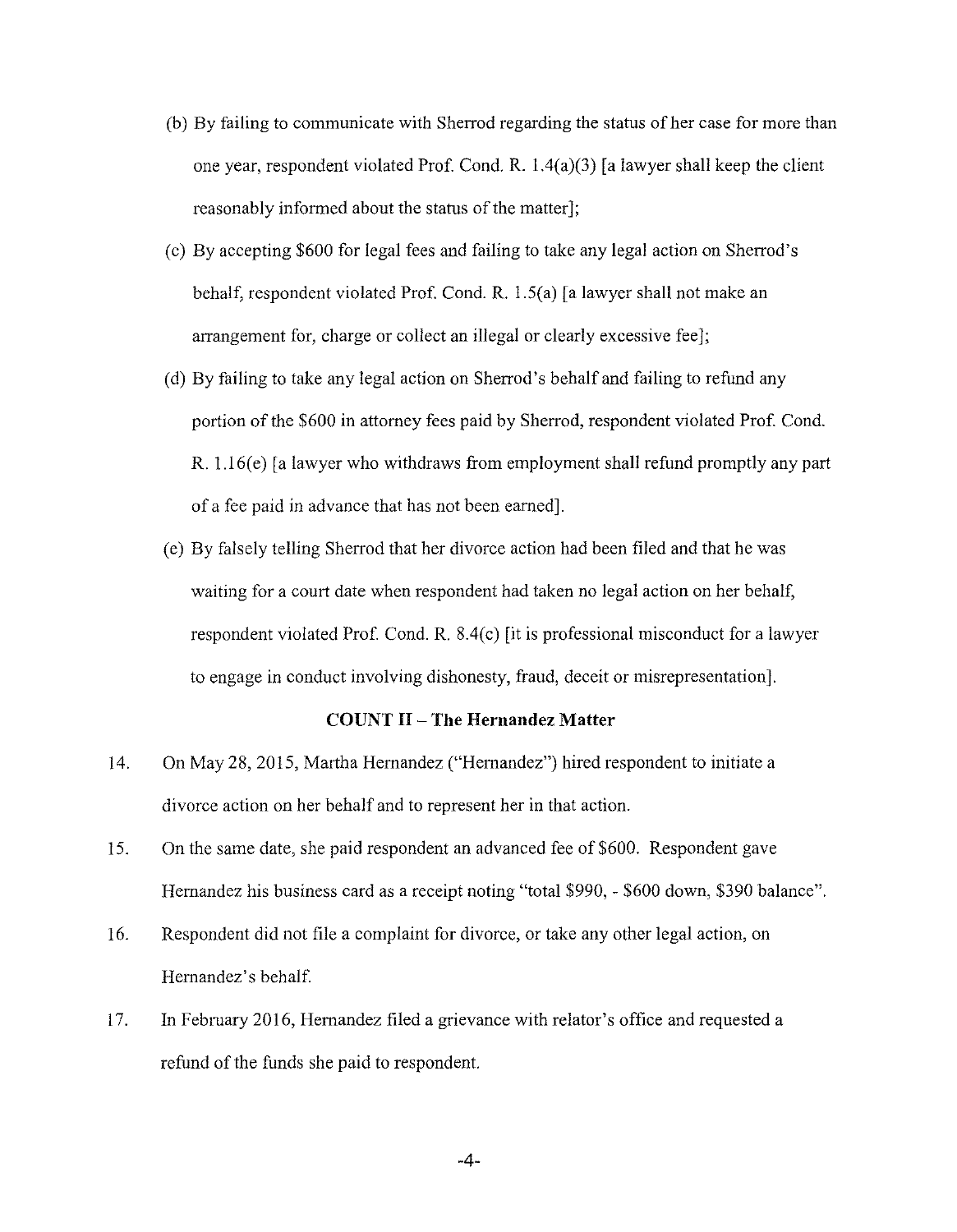- 18. To date, respondent has failed to provide Hernandez with a refund of any portion of the \$600 that she paid to him as attorney fees.
- 19. Respondent's conduct, as alleged in Count II of the Complaint in this matter, violates the following provisions of the Ohio Rules of Professional Conduct:
	- (a) By failing to take any legal action on Hernandez's behalf, despite receiving attorney fees in the amount of \$600, respondent violated Prof. Cond. R. 1.3 [a lawyer shall act with reasonable diligence and promptness in representing a client];
	- (b) By failing to communicate with Hernandez about her divorce action after he accepted \$600 in attorney fees, respondent violated Prof. Cond. R. 1.4(a)(3) [a lawyer shall keep a client reasonably informed regarding the status of the client's matter];
	- (c) By accepting \$600 for legal fees and failing to take any legal action on Hernandez's behalf, respondent violated Prof. Cond. R. 1.5(a) [a lawyer shall not make an arrangement for, charge or collect an illegal or clearly excessive fee];
	- (d) By failing to take any legal action on Hernandez's behalf and failing to refund any portion of the \$600 in attorney fees paid by Hernandez, respondent violated Prof. Cond. R.  $1.16(e)$  [A lawyer who withdraws from employment shall refund promptly any part of a fee paid in advance that has not been earned].

# **COUNT III - The Cedeno Matter**

- 20. On November 24, 2015, Reinaldo Cedeno ("Cedeno") hired respondent to initiate a divorce action on his behalf and to represent him in that action. On the same date, Cedeno paid respondent advanced fees of \$400.
- 21. On November 30, 2015, Cedeno paid respondent an additional \$400 in advanced fees.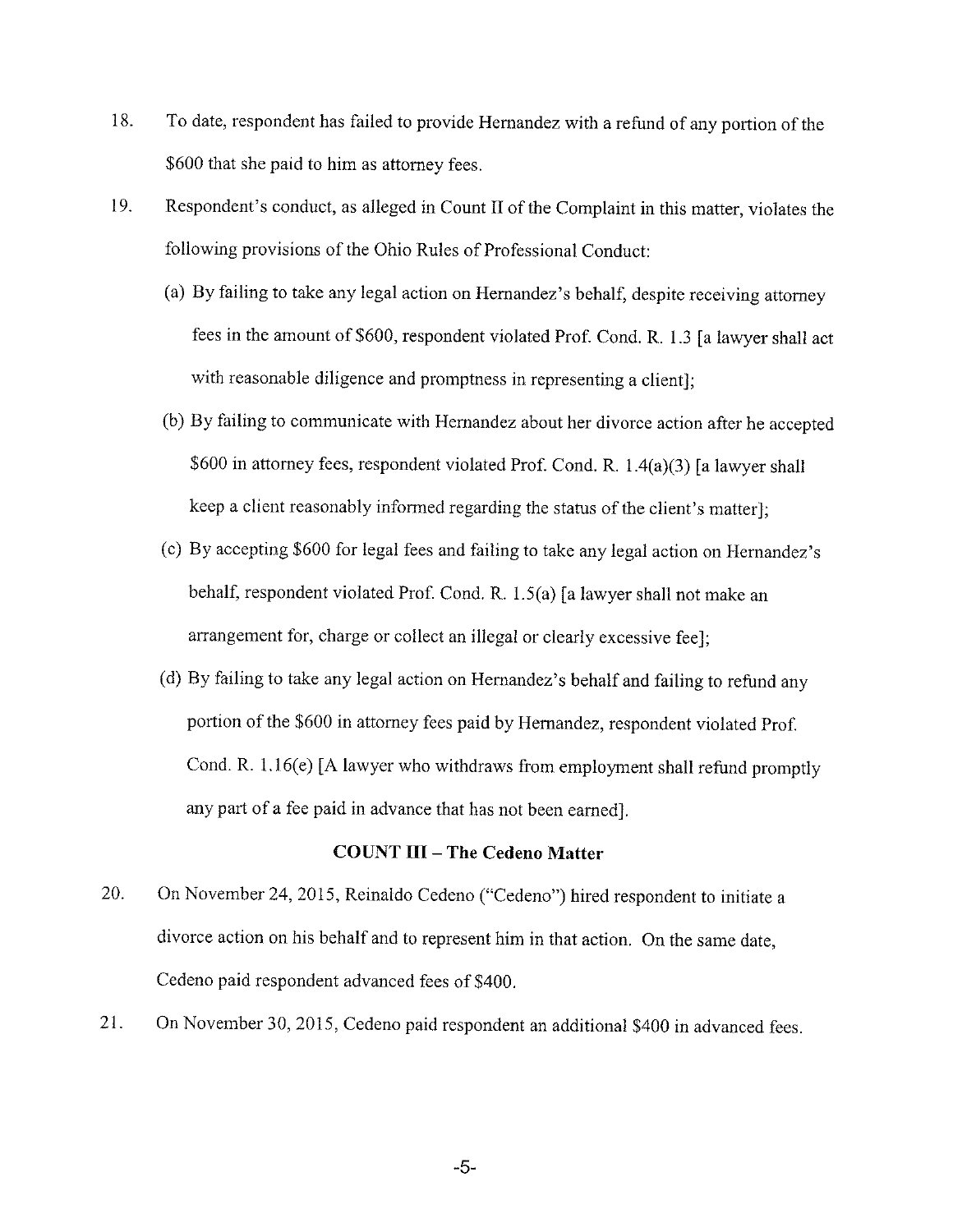- 22. Thereafter, Cedeno called respondent and visited his office to inquire about the status of his divorce action.
- 23. Respondent did not return Cedeno's calls and was not present when Cedeno visited his office.
- 24. Respondent did not file a complaint for divorce, or take any other legal action, on Cedeno's behalf.
- 25. In May 2016, Cedeno filed a grievance with relator's office and requested a refund of the funds he paid to respondent.
- 26. To date, respondent has failed to provide Cedeno with a refund of any portion of the \$800 in attorney fees that he received.
- 27. Respondent's conduct, as alleged in Count III of the Complaint in this matter, violates the following provisions of the Ohio Rules of Professional Conduct:
	- (a) By failing to take any legal action on Cedeno's behalf, despite receiving attorney fees in the amount of \$800, respondent violated Prof. Cond. R. 1.3 [a lawyer shall act with reasonable diligence and promptness in representing a client];
	- (b) By failing to communicate with Cedeno about his divorce action after he accepted \$800 in attorney fees, respondent violated Prof. Cond. R. l.4(a)(3) [a lawyer shall keep a client reasonably informed about the status of the client's matter];
	- (c) By accepting \$800 for legal fees and failing to take any legal action on Cedeno's behalf, respondent violated Prof. Cond. R. l.5(a) [a lawyer shall not make an arrangement for, charge or collect an illegal or clearly excessive fee];
	- (d) By failing to take any legal action on Cedeno's behalf and failing to refund any portion of the \$800 in attorney fees paid by Cedeno, respondent violated Prof. Cond.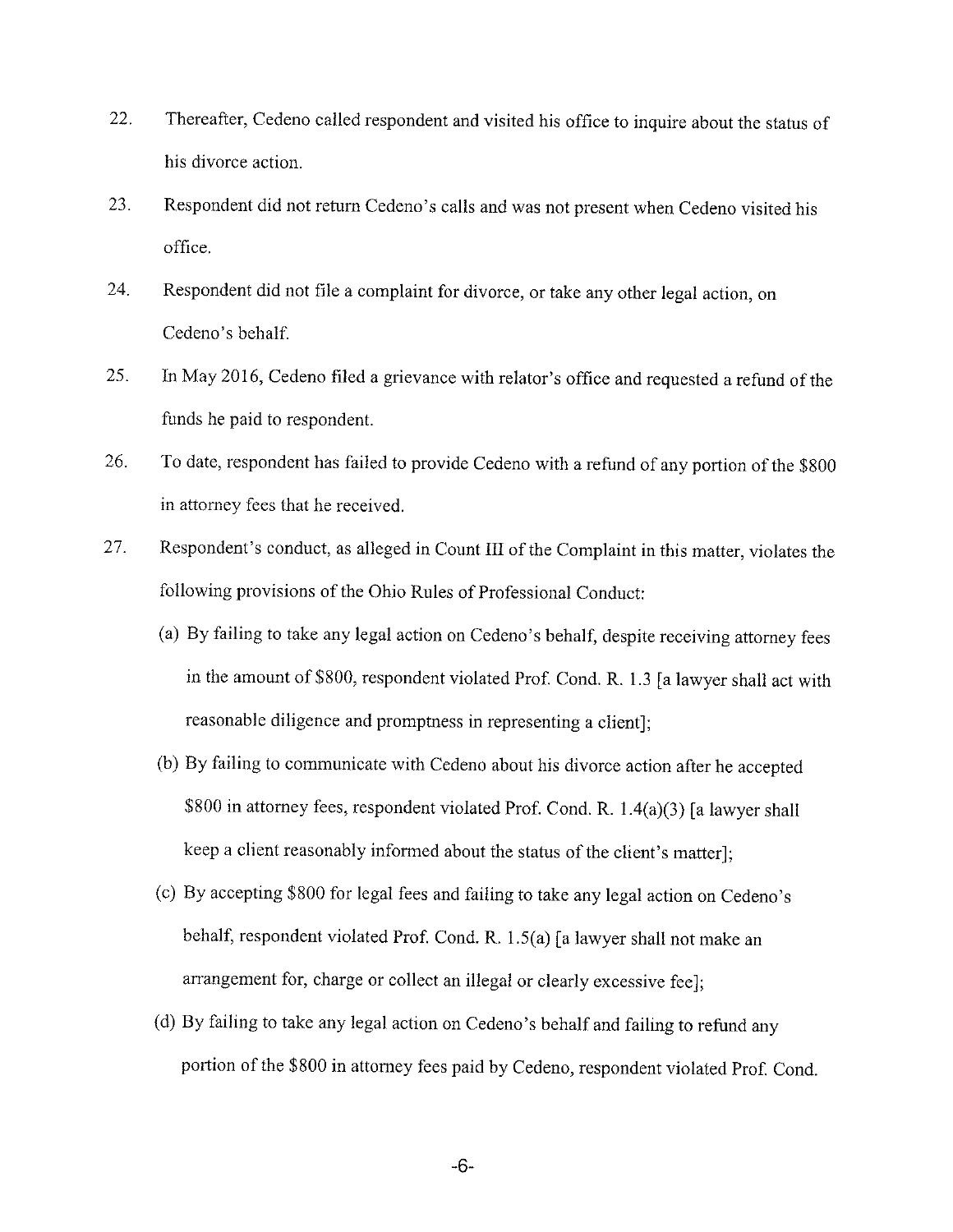R. 1.16(e) [A lawyer who withdraws from employment shall refund promptly any part of a fee paid in advance that has not been earned].

# **COUNT IV -The Vega Matter**

- 28. On June 16, 2015, Rinaldo Vega ("Vega") hired respondent to represent his son, Anibal, in pending criminal and immigration matters.
- 29. On that same date, Vega paid respondent advanced attorney fees of \$3,500 for his legal representation and, on October 15, 2015, paid respondent an additional \$1,000.
- 30. On September 10, 2015, respondent filed an Application for Inspection of Sealed Records in the matter of *State v. Ohio v. Anibal Vega,* Case No. 2004CR959 in the Stark County Court of Common Pleas.
- 31. In October 2015, respondent notified Vega that the application was filed on behalf of Anibal but, despite Vega's repeated attempts to call him, respondent failed to communicate any additional information to Vega relating to the status of the application.
- 32. Because ofrespondent's lack of preparation and failure to communicate the status of Anibal's immigration case, in or about October 2015, Vega hired substitute counsel for the immigration case only.
- 33. In or about December 2015, respondent met with Vega's new counsel, Sandra Boogaard ("Boogard"), at the courthouse to discuss Anibal's immigration case. At this meeting, in response to Boogard's request, respondent promised to provide her with Anibal's files.
- 34. On January 10, 2016, Boogard sent an email to respondent at guydrutherford@icloud.com requesting Vega's files stating "time is of the essence".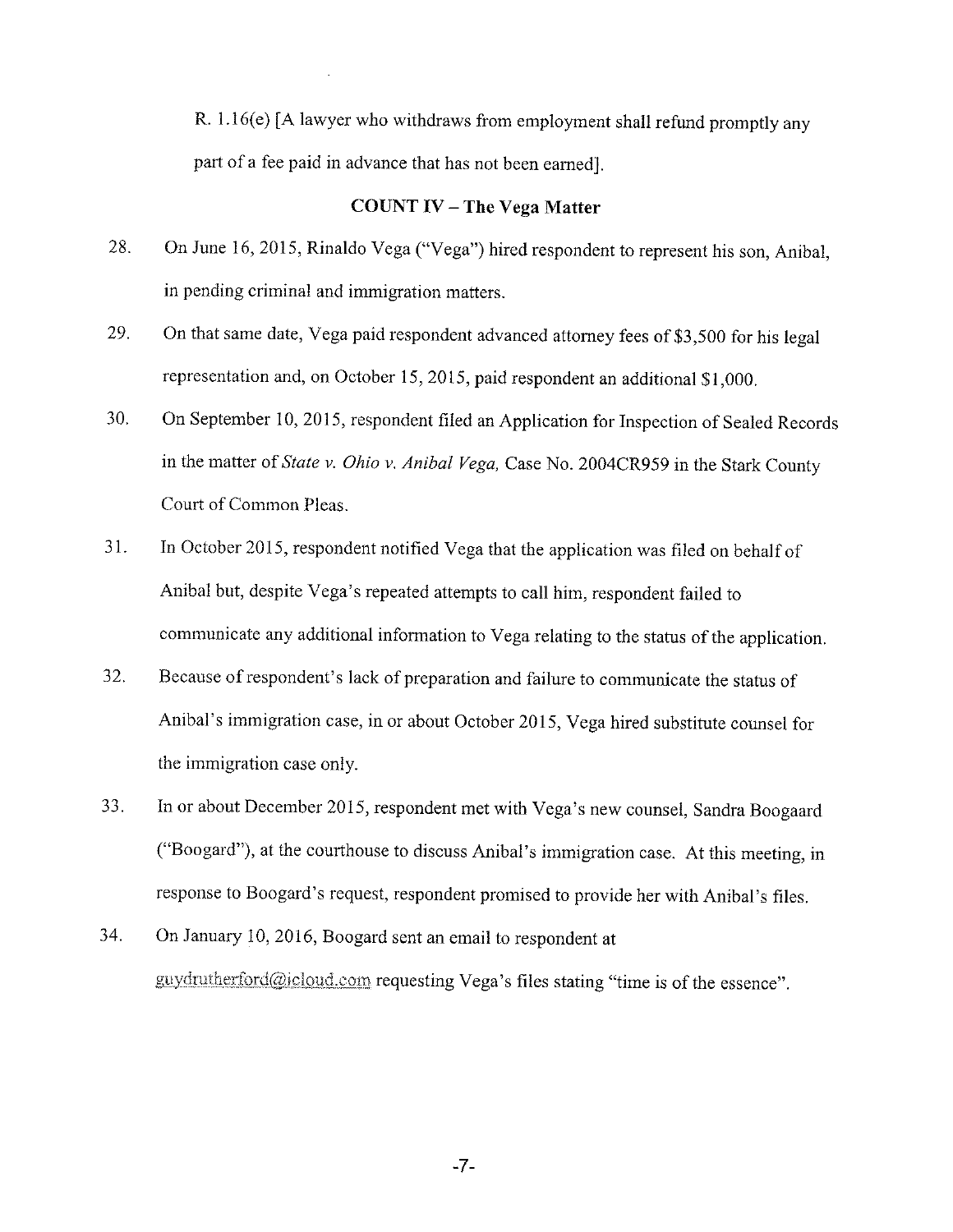- 35. On January 11, 2016, respondent sent Boogard an email stating that he had been out of town; however, he failed to address her request for Vega's files. Neither Vega nor Boogard have had any further communication from respondent.
- 36. To date, respondent has failed to provide Boogard or Vega with a copy of his client's files.
- 37. On December 14, 2015, respondent filed a Motion for Leave to File Delayed Appeal in the matter of *State v. Ohio v. Anibal Vega,* Case No. 2015CA00220 in the Stark County Court of Appeals.
- 38. The motion filed by respondent on behalf of Anibal Vega said, in part, that "on April 22, 2015, defendant was found guilty ... defendant filed this Motion for Leave to File Delayed Appeal based on the grounds that defendant was not advised of his right to appeal the verdict of guilty as a matter of right".
- 39. In the signature block, respondent listed his address as 2525 Kemper Road, Ste. 401, Shaker Heights, OH 44120.
- 40. On February 3, 2016, the court granted respondent's motion. The Judgment Entry ordered that respondent "shall file a notice of appeal as required by App.R. 5 and a fully completed docketing statement on or before February 16, 2016".
- 41. On February 4, 2016, the court sent a copy of the Judgment Entry to respondent by ordinary mail to his address identified above in ¶39; however, on March 14, 2016, the mail was returned to the court indicating "attempted - not known" and "unable to forward".
- 42. Respondent took no further action on Vega's behalf. As a result, on March 14, 2016, the Court dismissed Vega's appeal for failure to prosecute.

-8-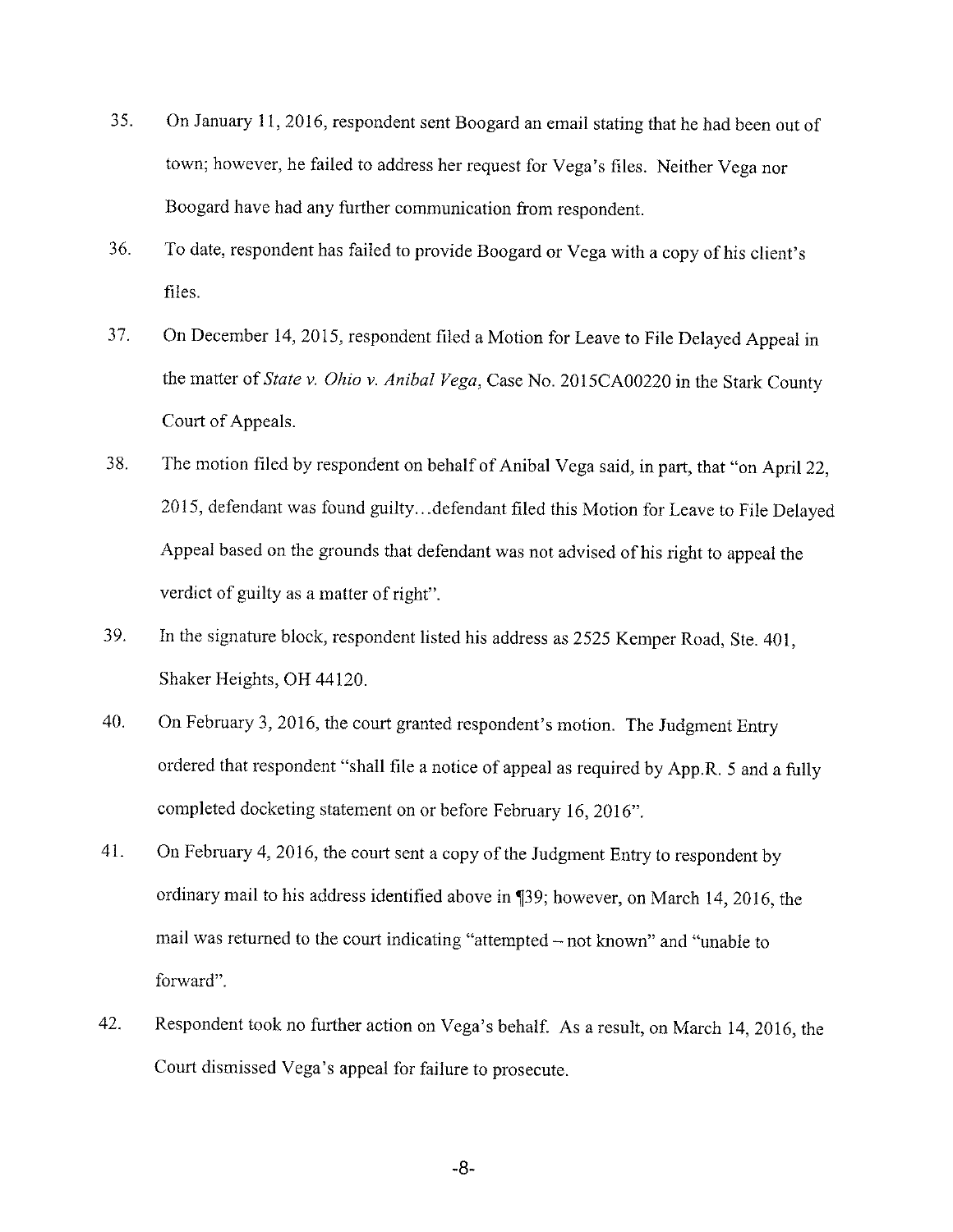- 43. In May 2016, Vega filed a grievance with relator's office and requested a refund of the funds he paid to respondent.
- 44. To date, respondent has failed to provide Vega with a refund of any portion of the \$4,500 in attorney fees that he received.
- 45. Respondent's conduct, as alleged in Count IV of the Complaint in this matter, violates the following provisions of the Ohio Rules of Professional Conduct:
	- ( a) By failing to file a notice of appeal and a fully completed docketing statement subsequent to the Court's Order in Vega's appellate matter, resulting in the dismissal of his client's appeal, respondent violated Prof. Cond. R. 1.3 [a lawyer shall act with reasonable diligence and promptness in representing a client];
	- (b) By failing to file a notice of appeal and a fully completed docketing statement subsequent to the Court's Order in Vega's appellate matter, resulting in the dismissal of his client's appeal for failure to prosecute, respondent violated Prof. Cond. R. 8.4(d) [it is professional misconduct for a lawyer to engage in conduct that is prejudicial to the administration of justice];
	- (c) By failing to communicate with his client the status of Vega's application for inspection of sealed records or his immigration case, respondent violated Prof. Cond. R. l.4(a)(3) [a lawyer shall keep the client reasonably informed about the status of the matter];
	- (d) By failing to respond to Vega's multiple telephone calls regarding the status of his son's matters, respondent violated Prof. Cond. R. 1.4(a)(4) [a lawyer shall respond as soon as practicable to reasonable status inquiries of a client];

-9-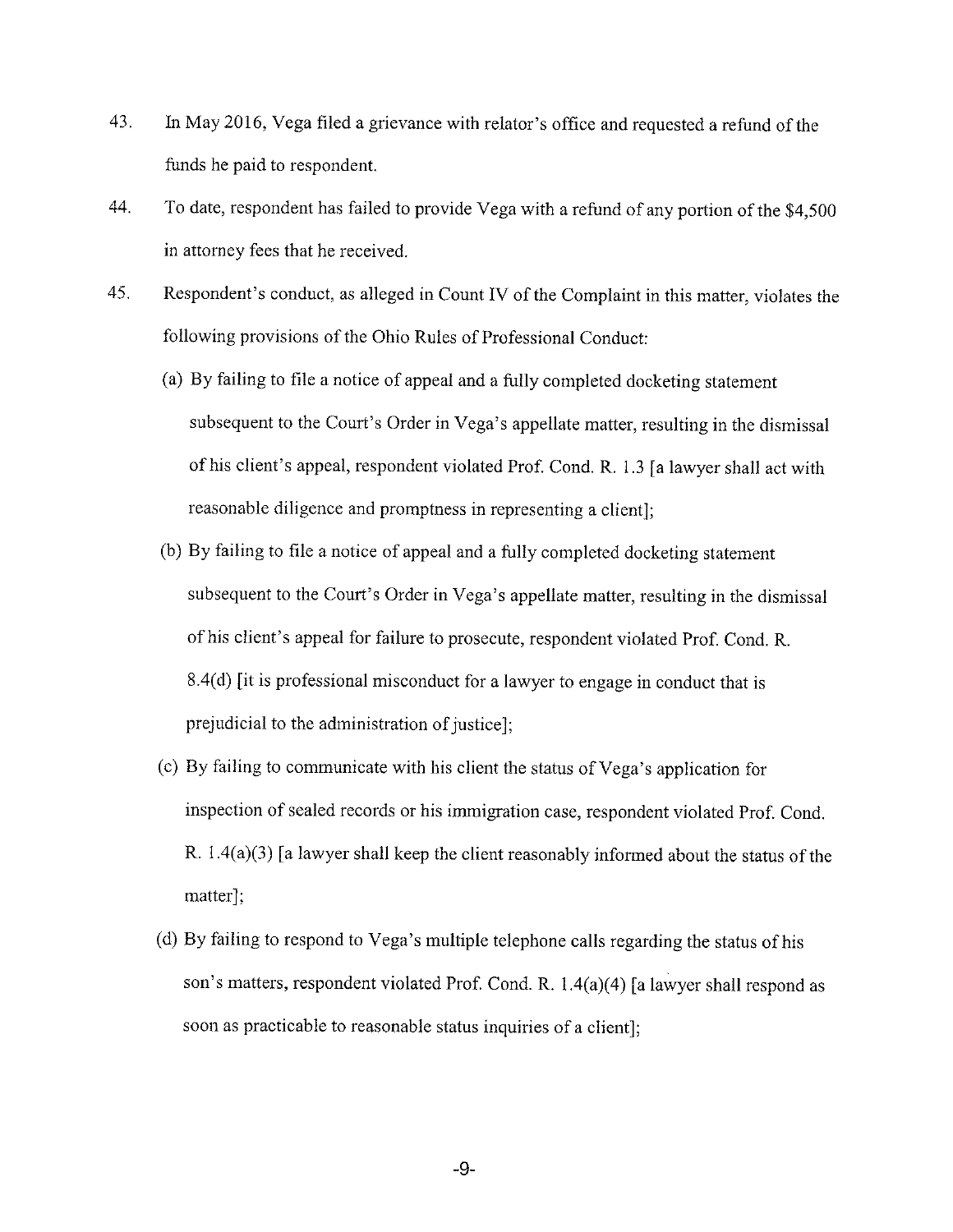( e) By failing to refund any unearned portion of the \$4,500 in attorney fees paid by Vega, respondent violated Prof. Cond. R.  $1.16(e)$  [a lawyer who withdraws from employment shall refund promptly any part of a fee paid in advance that has not been earned].

#### **COUNT V - Failure to Cooperate**

- 46. Relator incorporates the allegations contained in paragraphs 1-45 as if restated herein.
- 47. On February 10, 2016, relator sent a Letter of Inquiry ("LOI") to respondent relating to the grievance filed by Penny Sherrod ("Sherrod grievance") by certified mail to both the business and residential addresses maintained by respondent with the Supreme Court's Office of Attorney Services, i.e., 2525 Kemper Road, Suite #940, Cleveland, Ohio 44120 and 2525 Kemper Road, Suite 401, Cleveland, Ohio 44120.
- 48. Both of relator's LOIs relating to the Sherrod grievance were returned to relator with the U.S. Postal Service tracking information indicating "attempted- not known" and "unable to forward".
- 49. On March I, 2016, relator sent a LOI to respondent relating to the grievance filed by Martha Hernandez ("Hernandez grievance") by certified mail to respondent's business address as previously identified above in  $\P$ 47. Relator's LOI was returned to relator with the U.S. Postal Service tracking information indicating "addressee unknown".
- 50. On March 2, 2016, relator's investigator attempted to personally serve respondent with the LOI relating to the Sherrod grievance at respondent's addresses as previously identified in  $\P$ 47. Relator's investigator was unable to locate respondent but learned from the building management company at respondent's residential address that respondent

-10-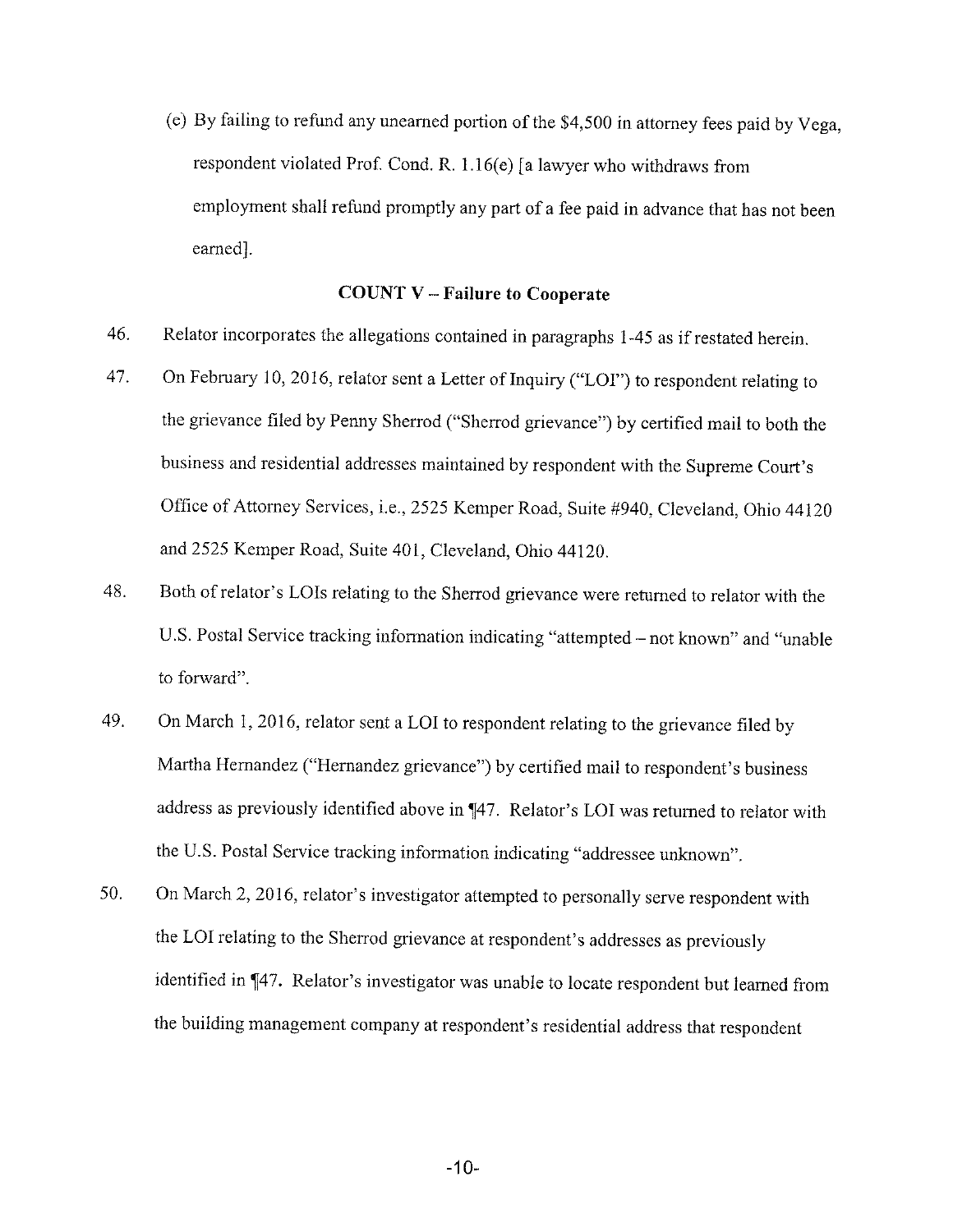had been evicted from the premises in February 2016. The management company was unable to provide any forwarding address for respondent.

- 51. On March 16, 2016, relator sent LOIs to respondent relating to both the Sherrod and Hernandez grievances by regular first-class mail to respondent's addresses as previously identified in  $\P$ 47. Relator's LOIs were not returned by the U.S. Postal Service.
- 52. On March 23, 2016, relator's investigator attempted to personally serve respondent with LOIs relating to both the Sherrod and Hernandez grievances at respondent's previous business address, i.e., 614 W. Superior Ave., Suite 940, Cleveland, Ohio 44113. Relator's investigator was unable to locate respondent but learned from the building receptionist that, although respondent had not been seen in months, they continued to place his mail in his office. Relator's investigator placed both LOis on respondent's desk, along with stacks of his unopened mail.
- 53. In light of respondent's failure to cooperate with relator's investigation, on July 27, 2016, relator sent an email to respondent at  $\frac{quvdrutherford(\mathcal{Q}gmail.com)}{equeetherford(\mathcal{Q}gmail.com)}$ response. The email server indicated that delivery was complete. However, respondent did not reply to relator's email.
- 54. On July 29, 2016, relator sent LOis to respondent relating to the grievances filed by Reinaldo Cedeno ("Cedeno grievance") and Rinaldo Vega ("Vega grievance") by certified mail to respondent's addresses previously identified in  $\P$ 47. All of relator's LOIs were returned to sender by the U.S. Postal Service as unclaimed indicating either "unable to forward" or "attempted - not known".
- 55. On September 13, 2016, relator sent LOis to respondent relating to both the Cedeno and Vega grievances by regular first-class mail to respondent's addresses as previously

-11-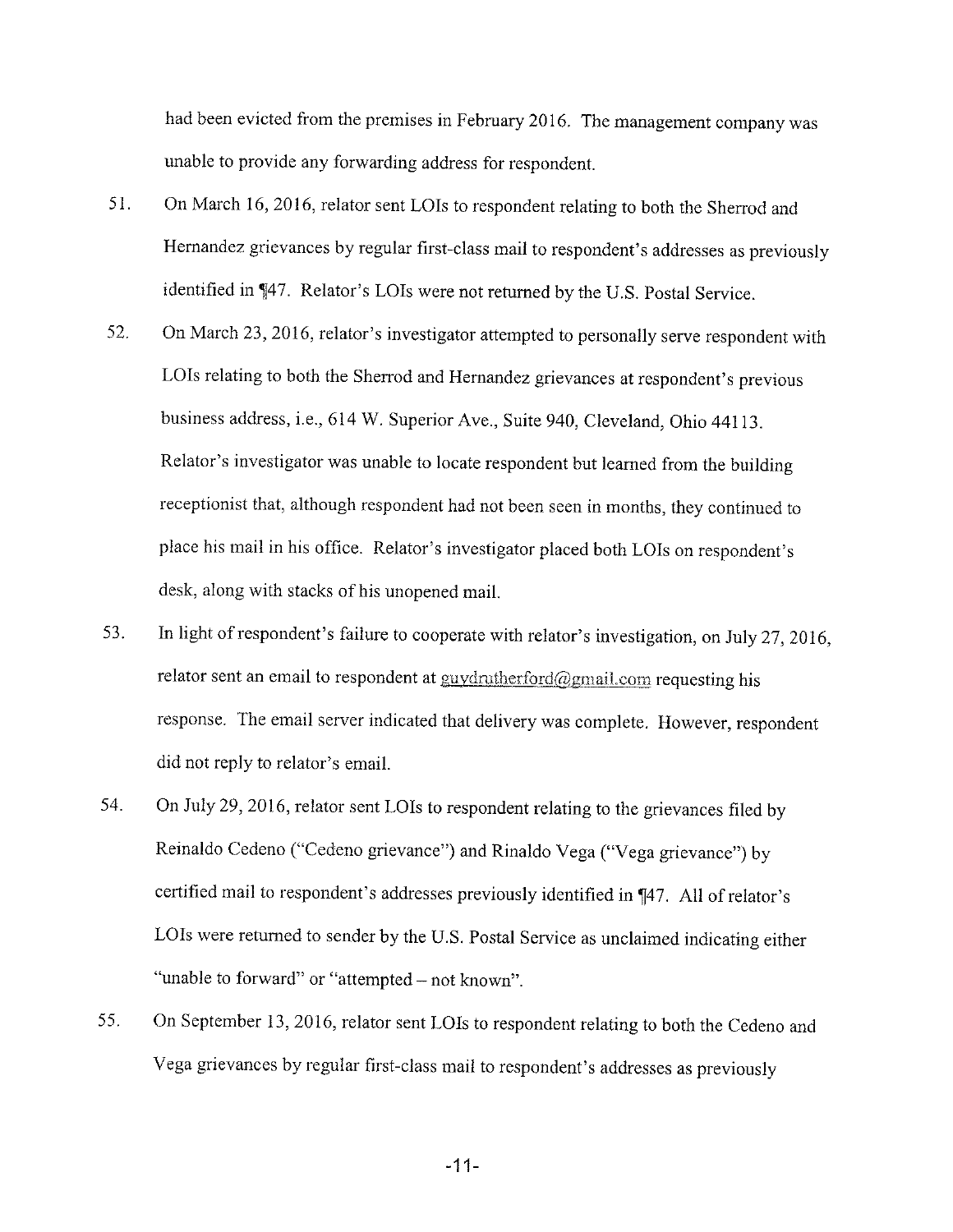identified in ¶47. Relator's LOI relating to the Cedeno grievance sent to 2525 Kemper Road, Suite 401, Cleveland, Ohio 44120 was returned to sender by the U.S. Postal Service as "not deliverable as addressed" and "unable to forward". The remaining LOis were not returned by the U.S. Postal Service.

- 56. To date, respondent has failed to contact relator or provide any written response whatsoever to any of relator's LOis identified in this Complaint.
- 57. Additionally, respondent has failed to provide the Office of Attorney Services with either his current residence or business address.
- 58. Respondent's conduct, as alleged in Count V of the Complaint in this matter, violates the following provisions of the Ohio Rules of Professional Conduct and the Supreme Court Rules for the Government of the Bar of Ohio:
	- (a) By knowingly failing to respond to relator's demands for information in connection with its disciplinary investigation of the allegations in Counts I - IV of the Complaint, respondent violated Prof. Cond. R. 8.1(b);
	- (b) By neglecting or refusing to assist in relator's disciplinary investigation of the allegations contained in Counts I - IV of this Complaint, respondent violated Gov. Bar R. V(9)(G).
	- (c) By failing to notify the Supreme Court's Office of Attorney Services of his current office address, telephone number and email address as required by Gov. Bar R. VI(4)(B), respondent violated Prof. Cond. R. 3.4(c) [a lawyer shall not knowingly disobey an obligation under the rules of a tribunal].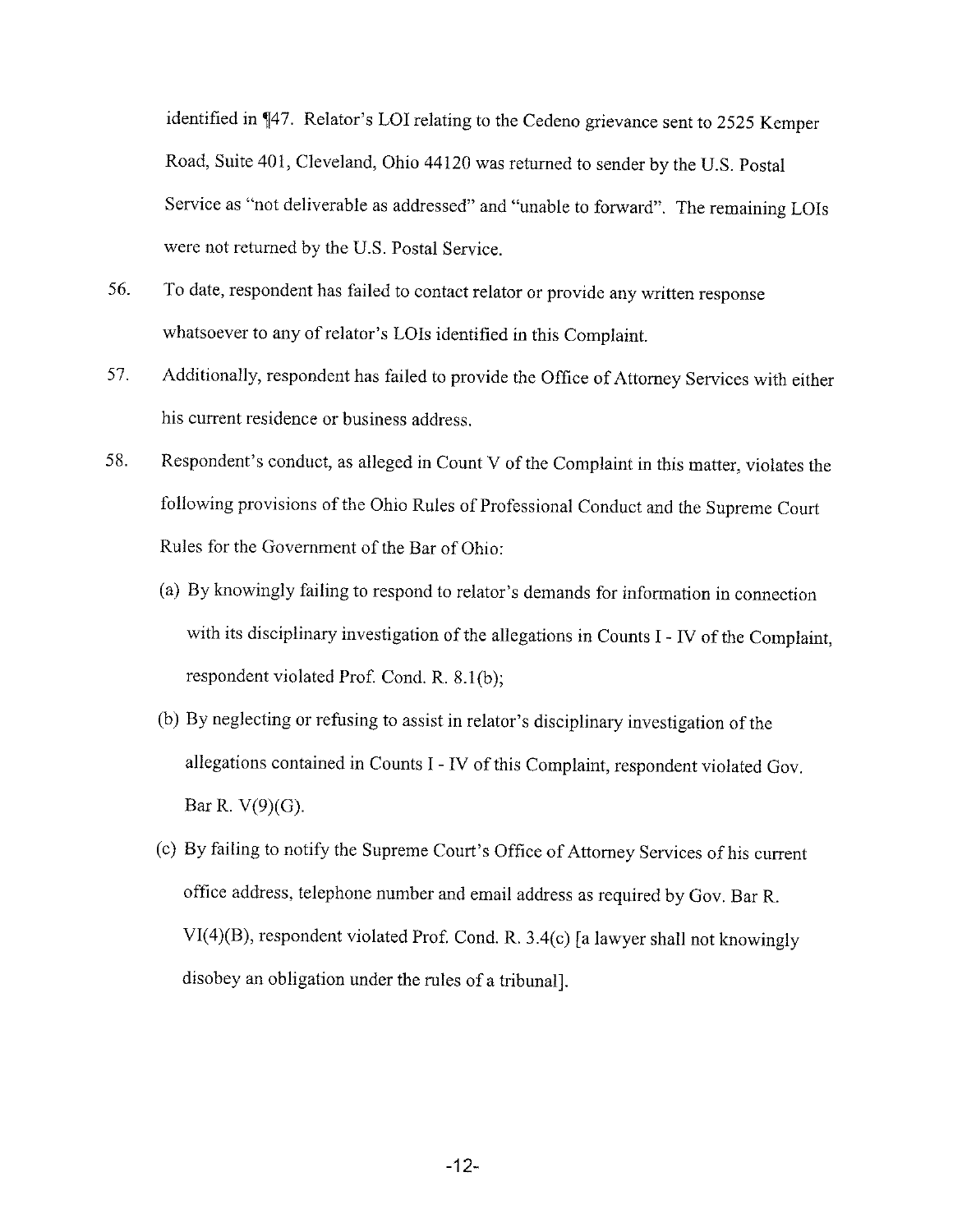# **CONCLUSION**

Wherefore, pursuant to Gov. Bar R. V, the Code of Professional Responsibility and the Rules of Professional Conduct, relator alleges that respondent is chargeable with misconduct; therefore, relator requests that respondent be disciplined pursuant to Rule V of the Rules of the Government of the Bar of Ohio.

Scott J. Drexél (0091467) Disciplinary Counsel

*Michelle R. Bowman (0074233)* Assistant Disciplinary Counsel 250 Civic Center Drive, Suite 325 Columbus, Ohio 43215-7411 614.461.0256  $614.461.7205 -$ fax M.Bowman@sc.ohio.gov